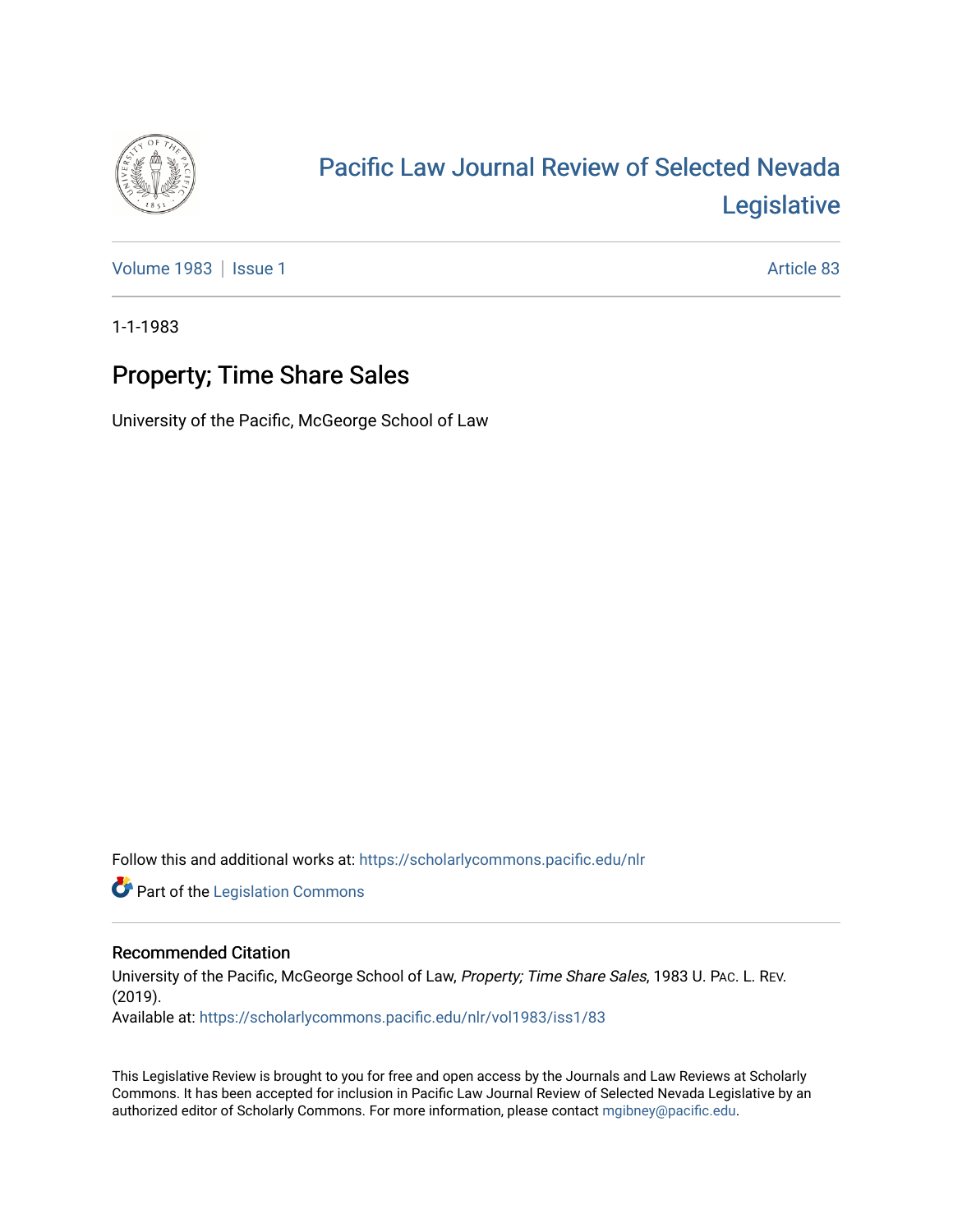#### **Property; time share sales**

NEV. REV. STAT. §90.— (new); Title 10, §90.090 (amended). SB 176 (Committee on Judiciary); 1983 STAT. Ch 401 *(Effective May 19, 1983)* 

Chapter 401 regulates the sale of time shares<sup>1</sup> by providing for the rights of developers<sup>2</sup> and purchasers<sup>3</sup> and enacting penalties for noncompliance.4 Chapter 401 was enacted in an apparent response to *State Department of Commerce v. Carriage House<sup>5</sup>* which held that "vacation licenses" are neither licenses nor leases.<sup>6</sup> As a result of this decision, the real estate division of the Nevada Department of Commerce [hereinafter referred to as Division] could neither exercise jurisdiction nor regulate contracts under existing statutes affecting leaseholds or other interests in subdivisions.7

Chapter 401 governs all sales of time shares, including, by definition, sales of "vacation licenses," except those, licenses involving (1) the sale of twelve or fewer time shares in a project,<sup>8</sup> (2) the sale or transfer of a time share by an owner who is not the developer, unless the time share is sold in that owner's ordinary course of business,<sup>9</sup> (3) any transfer of a time share by deed in lieu of foreclosure or as a result of foreclosure, <sup>10</sup> (4) any gratuitous transfer,<sup>11</sup> (5) a transfer by devise or descent,<sup>12</sup> or  $(6)$  a transfer to an intervivos trust.<sup>13</sup> Time share projects covered by

I. 1983 Nev. Stat. c. 401, §II, at 978 (definition of time share).

<sup>2.</sup> *Id.* c. 401, §4, at 977 (defines developer as any person offering to dispose of or disposing of an interest in a time share).

<sup>3.</sup> */d.* c. 401, §8, at 978 (definition of purchaser).

<sup>4.</sup> *See generally id* c. 401, §§2-54, at 977-96.

<sup>5. 94</sup> Nev. 707, 585 P.2d 1337 (1978).

<sup>6.</sup> */d.* at 1337. "Vacation license" is defined as a contractual right to reserve occupancy for an aggregate of seven days each year, at a vacation condominium, a suite of designated type and location during a designated season, but not a specific suite. The right exists for the useful life of the resort and is irrevocable and transferable but is neither a license nor a lease. */d.* 

<sup>7.</sup> ld; *see* NEV. REV. STAT. §§645.001-.850, I IO.OI0-119.340 (regulating real estate brokers and salesmen as well as the licensing and regulating of land sales).

<sup>8. 1983</sup> Nev. Stat. c. 401, §14(l)(a), at 978 (unless the developer offers to sell time shares in other projects in the same subdivision and the number of time shares exceeds 26 within one year).

<sup>9.</sup> *Id.* c. 401, §14(l)(b), at 978.

<sup>10.</sup> *Id.* c. 401, §14(l)(c), at 978.

II. */d.* c. 401, §14(l)(d), at 978.

<sup>12.</sup> */d.* c. 401, §14(l)(e), at 978. *But see id.* c. 401, §14(1), at 978 (provisions do apply if disposition was adopted to evade provisions of Chapter 401).

<sup>13.</sup> */d.* c. 401, §14(I)(e), at 978.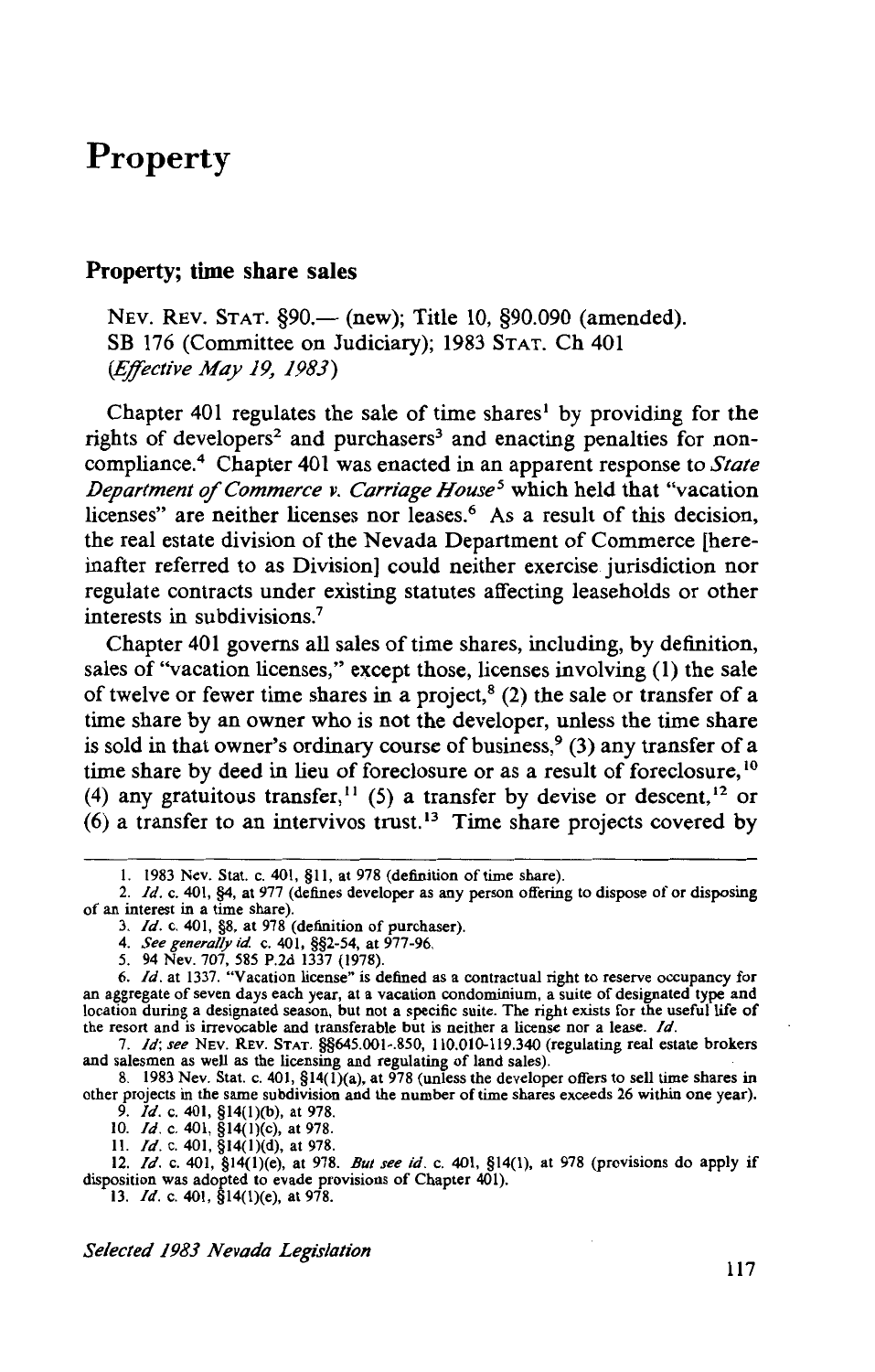the provisions of Chapter 401 are no longer required to comply with existing law<sup>14</sup> governing the licensing and regulation of land sales.<sup>15</sup>

Chapter 401 mandates that creation of time share projects be evidenced by a time share instrument.<sup>16</sup> This document must contain (1) a legal description of the project,  $17$  (2) the name and location of the project,  $18$  (3) an alphanumeric system of identifying the time periods,  $19$ (4) a provision for assessing the expenses of the time share, for allocating those expenses among the time shares, and for determining the voting rights assigned to each share,<sup>20</sup> (5) a procedure to add units to the project,<sup>21</sup> (6) a provision for selecting a trustee for the insurance that must be maintained by the association or developer,<sup>22</sup> (7) provisions for maintaining the units,<sup>23</sup> (8) provisions for management of the project,<sup>24</sup> (9) a method for amending the instrument,<sup>25</sup> and (10) a statement of the purchaser's occupancy rights. <sup>26</sup>

#### *Rights and Restrictions of Developers*

Chapter 401 mandates that a developer obtain either a permit<sup>27</sup> or a preliminary permit<sup>28</sup> from the administrator before offering to sell any time shares.<sup>29</sup> A full permit must be obtained prior to the sale of any time shares.<sup>30</sup> Furthermore, the developer is required to name a person to act as project broker.31 The developer is restricted from making any offer or sale except through the named project broker.<sup>32</sup>

Chapter 401 specifically sets forth the format that must be used to reserve a time share.<sup>33</sup> Moreover, the Division must fully investigate

|  |                                                        | 14. See generally NEV. REV. STAT. §§119.010-.340 (licensing and regulation of land sales). |
|--|--------------------------------------------------------|--------------------------------------------------------------------------------------------|
|  | $15.0001$ $N_{\text{max}}$ $0.010545$ $\ldots$ $0.006$ |                                                                                            |

- 15. *See* 1983 Nev. Stat. c. 401, §54.5, at 996. 16. /d. c. 401, §11.5, at 978 (definition of time share instrument); *id* c. 401, §15, at 978.
- 17. *Id.* c. 401, §15(1), at 978.
- 18. */d.* c. 401, §15(2), at 978.
- 19. */d.* c. 401, §15(3), at 978.
- 20. */d.* c. 401, §15(4), at 978.
- 21. /d. c. 401, §15(5), at 978. 22. */d.* c. 401, §15(6), at 978.
- 23. */d.* c. 401, §15(7), at 978.
- 24. */d.* c. 401, §15(8), at 978.
- 25. */d.* c. 401, §15(9), at 978.
- 26. */d.* c. 401, §15(10), at 978.
- 27. */d.* c. 401, §5.5, at 977 (definition of permit).

28. *See id* c. 401, §2l(l)(a), at 981 (preliminary permit issued when deficiencies must be corrected prior to the issuance of a permit). 29. */d.* c. 401, §3, at 977 (definition of administrator); *id.* c. 401, §16(1), at 979.

30. */d.* c. 401, §16(2), at 979.

31. */d.* c. 401, §7, at 977 (definition of project broker); *id.* c. 401, §16(3), at 979 (before either offering for sale or selling a time share).

32. */d.* c. 401, §16(4), at 979.

33. *See id* c. 401, §18, at 979. Requirements include (I) a provision granting the purchaser the right to cancel the reservation anytime prior to the execution of the contract of sale with a full refund of the deposit, (2) a provision for the deposit to be placed in escrow until a permit is issued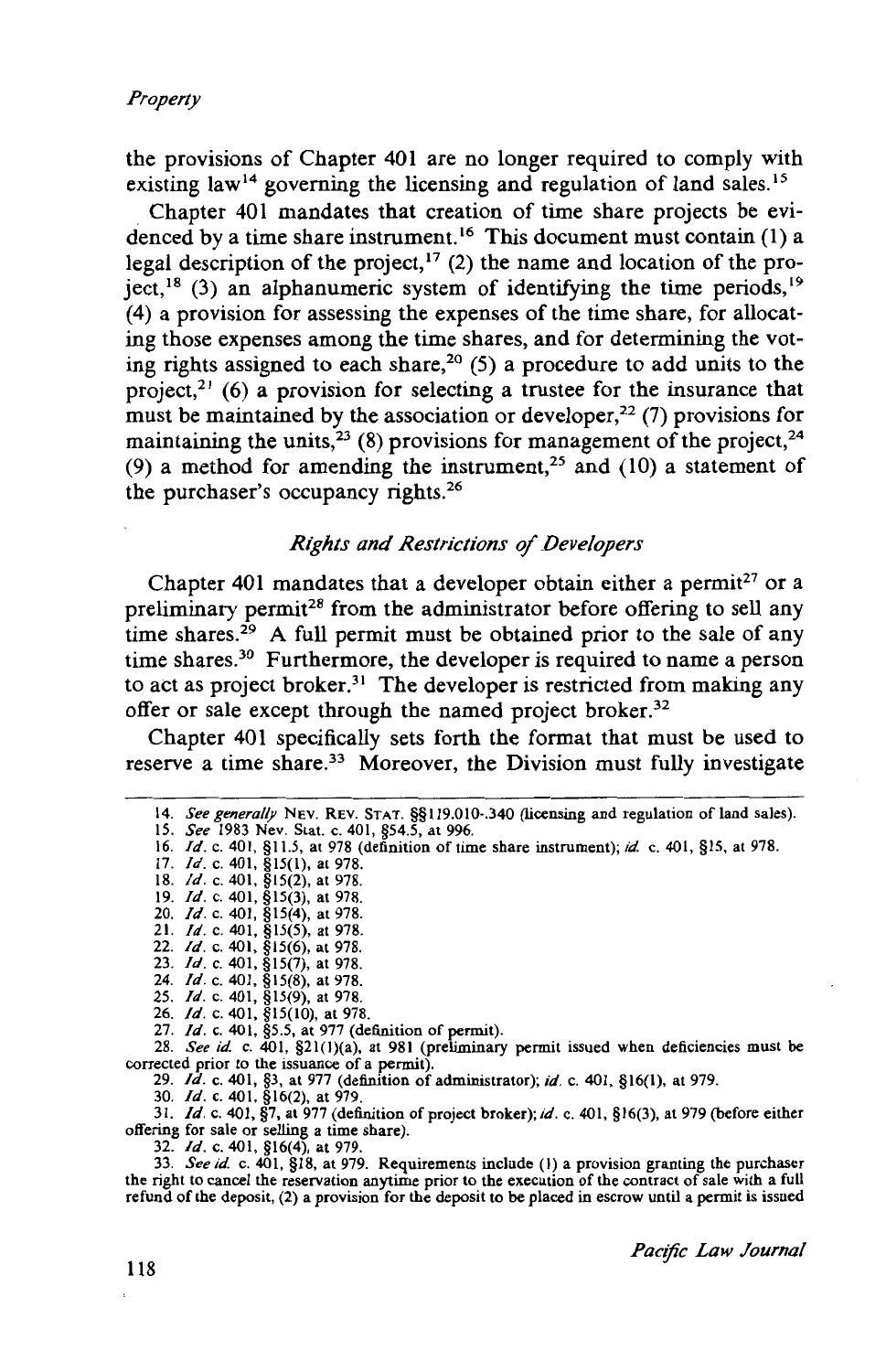information submitted by a developer and may, if necessary, inspect the property before issuing a permit or license.<sup>34</sup> Reasonable expenses incurred as a result of this investigation must be paid by the developer.<sup>35</sup>

A developer who fails to satisfy the provisions of Chapter 401 or regulations adopted by the Division will be denied a permit.<sup>36</sup> The administrator of the Division will also deny a permit if the developer or an affiliate has (I) been convicted of a felony involving fraud or misrepresentation,  $37$  (2) been permanently enjoined from selling real estate or securities,38 (3) had either a registration as a broker-dealer in securities or a license to sell real estate revoked,<sup>39</sup> (4) had a time share permit revoked,<sup>40</sup> or (5) been convicted of selling time shares without first obtaining a license.41 If the administrator denies a permit, Chapter 401 allows the developer to file a request for a hearing within thirty days.<sup>42</sup> The date of the hearing must be within ninety days of receipt of the petition unless a postponement is obtained.43 If, however, the Division fails to  $(1)$  hold the hearing within the ninety day period,<sup>44</sup>  $(2)$  render its decision within sixty days after the hearing,<sup>45</sup> or  $(3)$  notify the developer in writing of the results within the fifteen day period following its final decision, the order of denial expires and a permit must be issued within fifteen days.<sup>46</sup>

According to Chapter 401, if the time share project has not been completed prior to the issuance of a permit, the developer must deliver a bond to the agency to insure completion of the time share project free of liens.47 This bond must be made payable to the Division for the benefit of the purchasers and will remain in effect until the project is in fact completed free of liens.<sup>48</sup> In addition, the developer must deposit with an escrow agent the amount in cash estimated as necessary to

- 36. *Id.* c. 401, §20(1), at 980.
- 37. *Id.* c. 401, §20(2)(a), at 980.
- 38. *Id.* c. 401, §20(2)(b), at 980.
- 39. *Id.* c. 401, §20(2)(c), at 980.
- 40. *Id.* c. 401, §20(2)(e), at 980.
- 41. *Id.* c. 401, §20(2)(d), at 980.<br>42. *Id.* c. 401, §22(1), at 981.
- 
- 43. *Id.* The specific date of the hearing will be decided by the applicant and the Division. *Id.*
- 44. *Id.* c. 401, §22(2)(a), at 981. 45. Id. c. 401, §22(2)(b), at 981.
- 46. *Id.* c. 401, §22(2), at 981.

47. *Id.* c. 401, §23(1), at 981 (permit must state expected date of completion and the bond must be in an amount approved by the division). 48. *Id.* 

*Selected 1983 Nevada Legislation* 

by the administrator to the developer, (3) a guarantee of the purchase price of the time share unit for a certain period following the issuance of that permit, and (4) a provision requiring any interest earned on the deposit to'be paid to the purchaser. *Id.* 

<sup>34.</sup> *Id.* c. 401, §19.5(1), at 980.

<sup>35.</sup> *Id.* The permit will be withheld until the developer pays the expenses in full. *Id.*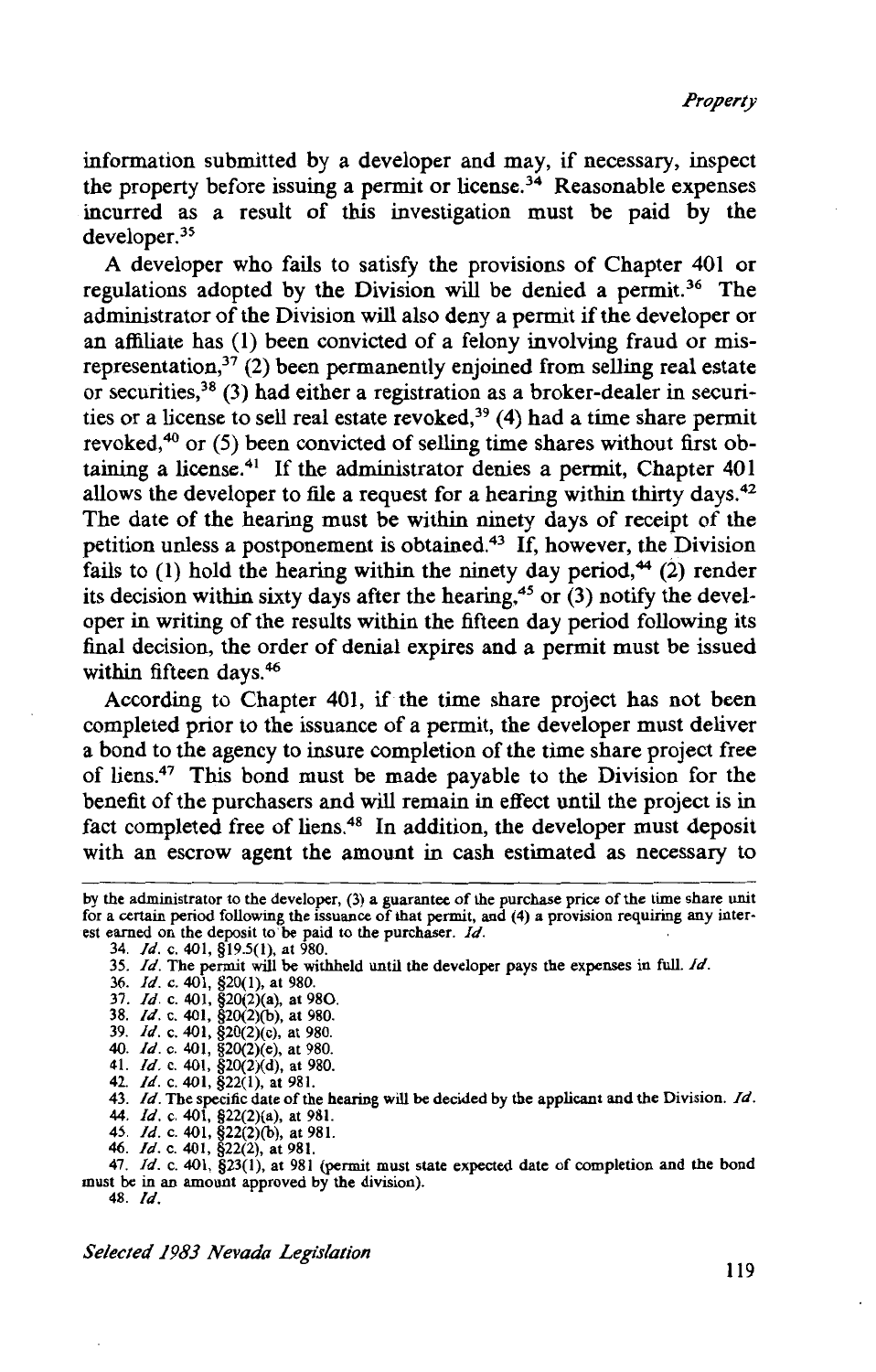complete the project.49 Chapter 401 also grants the Division a discretionary right to approve any other arrangement in lieu of the above restrictions. 50

Furthermore, each developer, through its project broker and sales agents, must provide the prospective purchasers with a copy of the public offering statement<sup>51</sup> containing a copy of the permit to sell time shares.<sup>52</sup> The project broker or sales agent must review the statement with the prospective purchaser prior to executing any contract for sale.<sup>53</sup>

Under Chapter 401, a deposit from the sale of a time share must be placed in escrow.54 Escrow must remain open until the developer proves to the administrator that specified contingencies have been satisfied.<sup>55</sup> Should the contingencies remain unsatisfied, the developer is required to provide a statement in the contract of sale that relieves the purchaser of all obligations under the contract if any interests in the time share are destroyed due to the foreclosure of liens against the project.56

With the enactment of Chapter 401, the developer, or an affiliate, must execute a written agreement with the owners of the units providing for the management of the time share project.<sup>57</sup> This agreement must provide that (1) the agreement may be terminated by the manager or a majority of the owners,<sup>58</sup> (2) the manager's resignation cannot be

54. */d.* c. 401, §26, at 982.

55. */d.* c. 401, §27(1)-(5), at 982. The project must be free and clear of blanket mortgages or each person who holds an interest in that blanket mortgage must execute an agreement to subordinate their rights to the rights of the purchaser or title to the project must convey to a trustee. In addition, all holders of a lien recorded against the project must have recorded an instrument providing for the release and reconveyance of each time share from the lien on the occurrence of payment of a specified sum or the performance of a specified act. The developer must also obtain and record a binding nondisturbance agreement, that has been approved by the administrator and executed by both the developer and all other lien holders. The agreement must provide that all subsequent owners or foreclosing holders of a lien take title to the project subject to the rights of prior purchasers provided in the contracts of sale. Alternative arrangements approved by the administrator will suffice if the developer proves they have been completed. */d. See also id.* c. 401, §27.5, at 982 (administrator must adopt regulations governing alternative arrangements for closing of escrow).

56. */d.* c. 401, §28(1), at 983.

57.  $Id.$  c. 401, §39(1), at 989. The initial term of the agreement must expire upon the occurrence of the first annual meeting of the members of the association or at the end of five years, whichever comes first. All succeeding terms of the agreement must be renewed annually unless the majority of the owners, excluding the developer, or the manager refuse to renew the agreement. Id

58. *Id.* c. 401, §39(2)(a), at 989.

<sup>49.</sup> /d. c. 401, §23(2), at 981.

<sup>50.</sup> */d.* c. 401, §23(3), at 981.

<sup>51.</sup> */d.* c. 401, §7.5, at 977 (definition of public offering statement).

<sup>52.</sup> /d. c. 401, §24(1), at 981.

<sup>53.</sup> */d.* c. 401, §24(2), at 981; *see id.* c. 401, §24(3), at 982 (must obtain signed receipt to be kept on file for three years and subject to any inspections and audits that may later be proscribed by regulations adopted by the Division).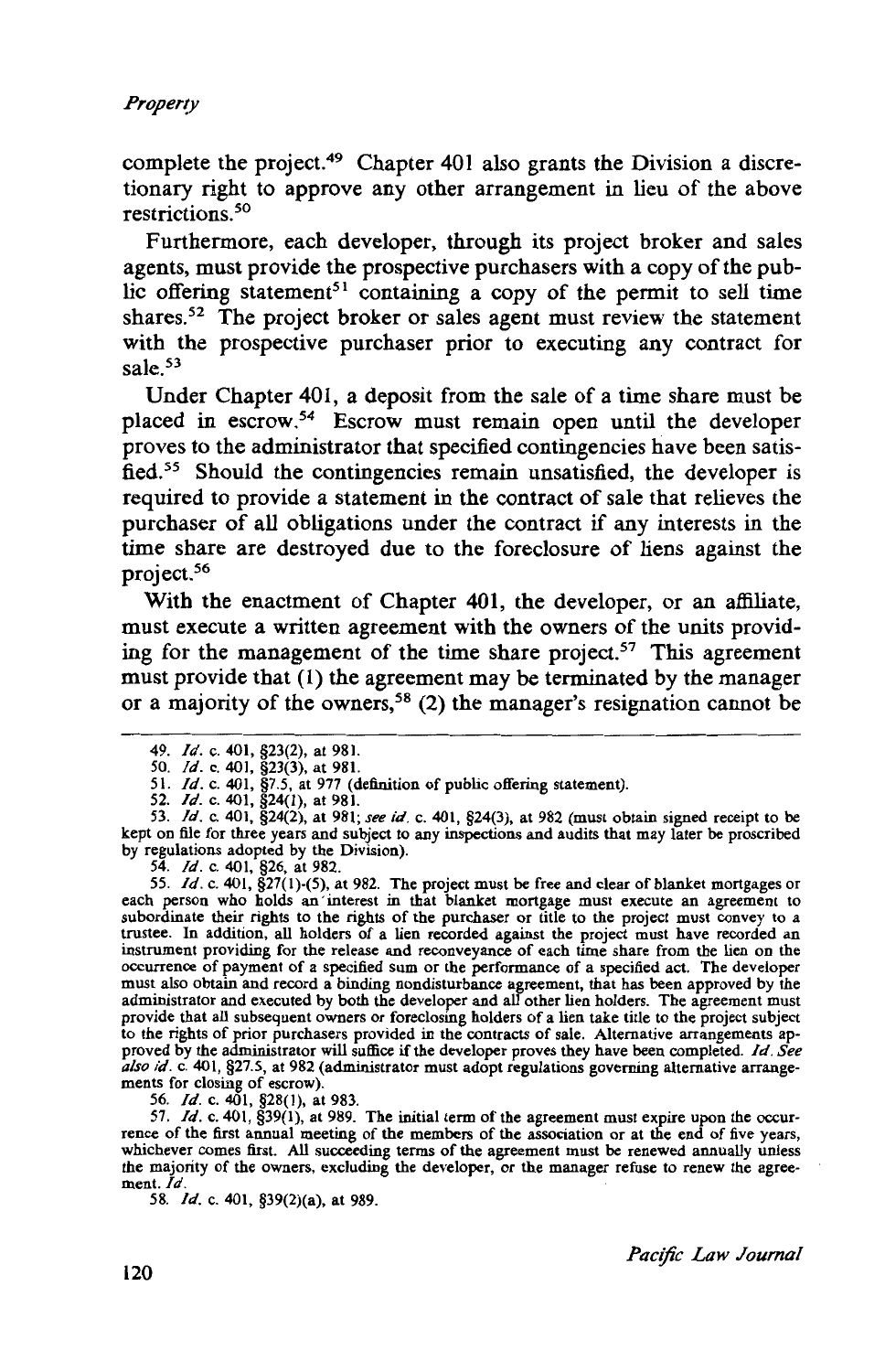accepted until ninety days after the owners receive a written resignation,<sup>59</sup> and (3) the manager must deliver a fidelity bond to the association.60 If the developer retains a reversionary interest in the project, the agreement must also include the association, manager, and developer as parties.61 Furthermore, if a request to be made a party is denied, the developer will be deemed a third party beneficiary of the agreement.<sup>62</sup>

When the developer's interest in the project is a leasehold, Chapter 401 requires the lease to provide that the lessee/developer give notice to the association of a termination of the lease due to any default on the part of the lessor.<sup>63</sup> Should the developer go bankrupt, the lessor must enter into a new lease with the association that includes the same terms and conditions as the prior lease.<sup>64</sup> In addition, Chapter 401 affords the Division the discretion to require a developer to post a bond or an alternative form of security for payment of the rental obligation.<sup>65</sup>

Chapter 401 permits the developer or association to levy and enforce a reasonable assessment upon a time share pursuant to provisions in the time share instrument.<sup>66</sup> Enforcement of this debt may be accomplished through a sale of the time share by the developer or association if specified contingencies are met.<sup>67</sup> Chapter 401 expressly prohibits the filing of a lien based on (I) labor performed, or (2) services or materials

- 64. */d.* c. 401, §43(1)(b), at 991.
- 65. */d.* c. 401, §43(2), at 991.

66. *Id.* c. 401, §43(1), at 991. The amount of the assessment is treated as a debt of the owner at the time the assessment is made and is a lien upon the time share assessed when the developer or association causes the lien to be recorded properly. This lien is prior to all other liens recorded subsequently unless otherwise provided in the time share instrument, but will expire automatically if not satisfied or enforced within one year after the date of recordation. The lien may be enforced by a sale of the time share by the developer or association after failure of the time share owner to pay the assessment. */d.* 

67. */d.* c. 401, §43.5, at 992. Before the power of sale may be exercised the developer or association must execute and record a *notice of difault and election to sell the time share or cause its sale* in order to satisfy the assessment lien. In addition, the owner of the offending time share must have failed to pay the amount of the lien for 60 days following the day the notice of default and election to sell is recorded and a copy of the notice is mailed by certified mail to the owner or the successor in interest. In addition, the owner must be sent a notice of the time and place of the sale before the actual sale is made. Every sale made under this power of sale causes title of the time share to vest in the purchaser and the original owner has no equity or right of redemption. */d.* 

<sup>59.</sup> */d.* c. 401, §39(2)(b), at 989.

<sup>60.</sup> *Id.* c. 401, §39(2)(c), at 989.<br>61. *Id.* c. 401, §39(3), at 989. If the developer retains a reversionary interest in the project, the agreement must provide that the project will be maintained in good condition and defect not cured within 10 days may be cured by the developer after notifying the association. In an emergency situation, the developer may cure defects without first giving notice. The association is required to reimburse the developer for these costs plus interest. In addition, the agreement must provide that if any disputes arise between the developer and the association or the manager, either party may request arbitration. The agreement must also include a provision for a collection of assessments to be made from the owners in order to satisfy any damages due to the developer in the case of a breach of the covenant to maintain the project in good condition. */d.* 

<sup>62.</sup> */d.* c. 401, §39(3), at 989.

<sup>63.</sup> *Id.* c. 401, §43(l)(a), at 991.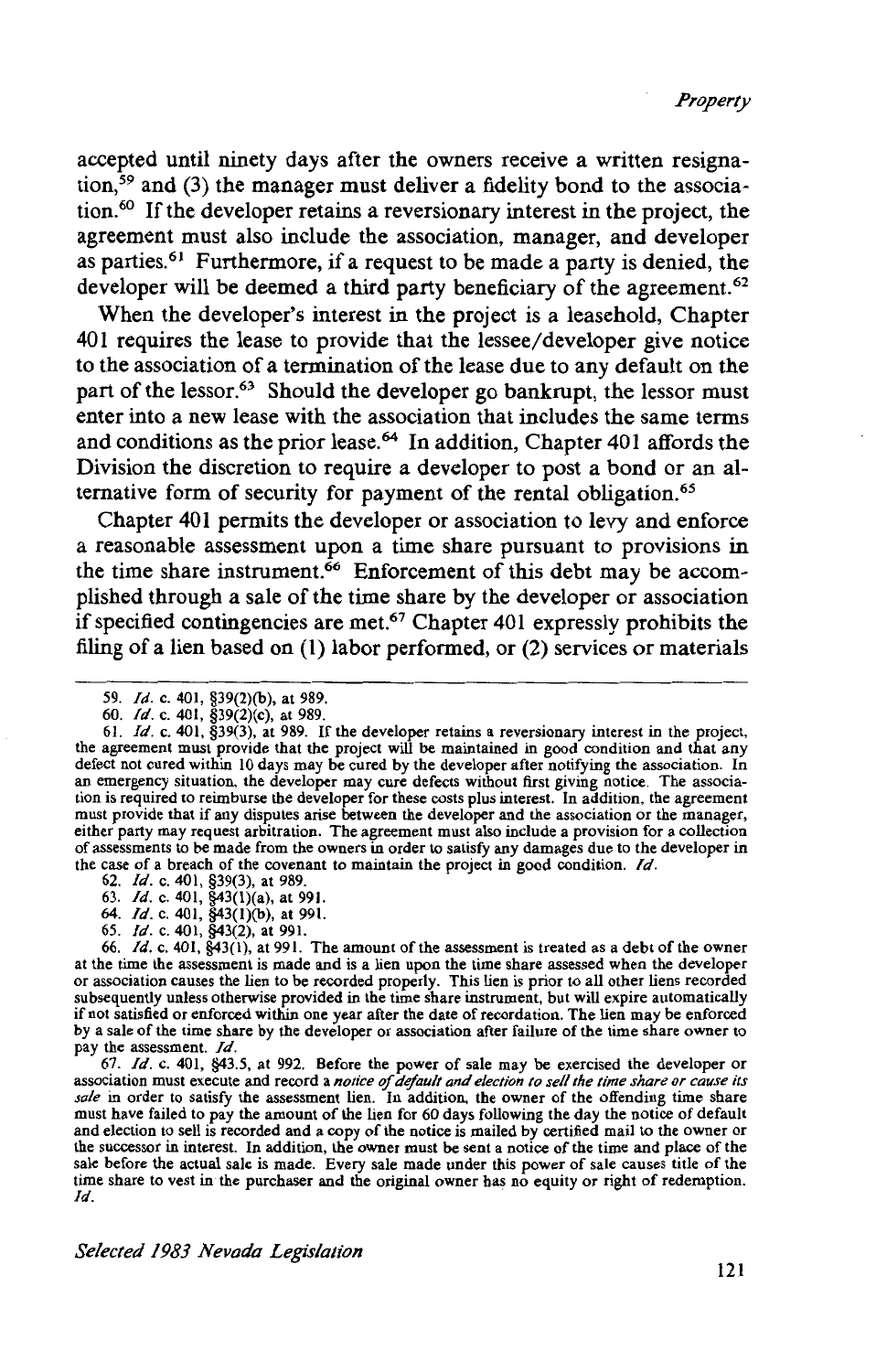furnished with the consent of the time share owner.<sup>68</sup> Furthermore, if the lien is filed against two or more time share owners, one owner may remove an affected time share from the lien by paying the lien or the percentage of the total sum that is attributable to the time share in question.<sup>69</sup>

Chapter 401 requires that the developer file with the Division all amendments to the time share instrument, articles of incorporation, trust, or bylaws that adversely affect the interests of the time share owner.70 In addition, the developer is not permitted to advertise or offer for sale any time share until the advertisement or offering has been approved by the Division.71

The administrator is empowered to issue orders directing the developer to cease unauthorized conduct or other activities violating Chapter  $401.^{72}$  Upon receipt of this written order, the developer must desist from the described activity, but may file a verified petition for a hearing within thirty days.<sup>73</sup> The administrator must then bring an action in district court on the matter in controversy within ten days after receiving the petition, or the order must be rescinded.<sup>74</sup>

An alternative method to enjoin prohibited conduct is also available to the administrator under Chapter 401.75 In lieu of issuing an order to cease these activities, the administrator and developer may enter into a confidential agreement whereby the developer will (1) discontinue the non-complying activity,76 (2) pay all costs incurred by the Division while conducting an investigation or hearings concerning the developer's conduct, $77$  and (3) return to the purchasers any monies that were acquired through the offending conduct.<sup>78</sup>

#### *Rights and Restrictions of Purchasers*

With the enactment of Chapter 401, the purchaser of a time share has an absolute right to cancel the contract for the purchase of the unit within five days after the execution of the contract or payment of the

<sup>68.</sup> *Id.* c. 401, §43.7, at 993 (unless the owner expressly consented to the furnishing of the services or materials)

<sup>69.</sup> *Id.* 

<sup>70.</sup> *Id.* c. 401, §44(1), at 993.

<sup>71.</sup> *Id.* c. 401, §53(1}, at 996. The Division must either approve or deny the advertisement or offer within thirty days. *Id.* c. 401, §53(4), at 996.

<sup>72.</sup> *Id.* c. 401, §48(1), at 994.

<sup>73.</sup> *Id.* c. 401, §48(2}-(3), at 994.

<sup>74.</sup> *Id.* c. 401, §48(4), at 994. 75. *See id* c. 401, §48(5), at 994.

<sup>76.</sup> *Id.* c. 401, §48(5)(a), at 994.

<sup>77.</sup> *Id.* c. 401, §48(5}(b), at 994.

<sup>78.</sup> *Id.* c. 401, §48(5)(c), at 994.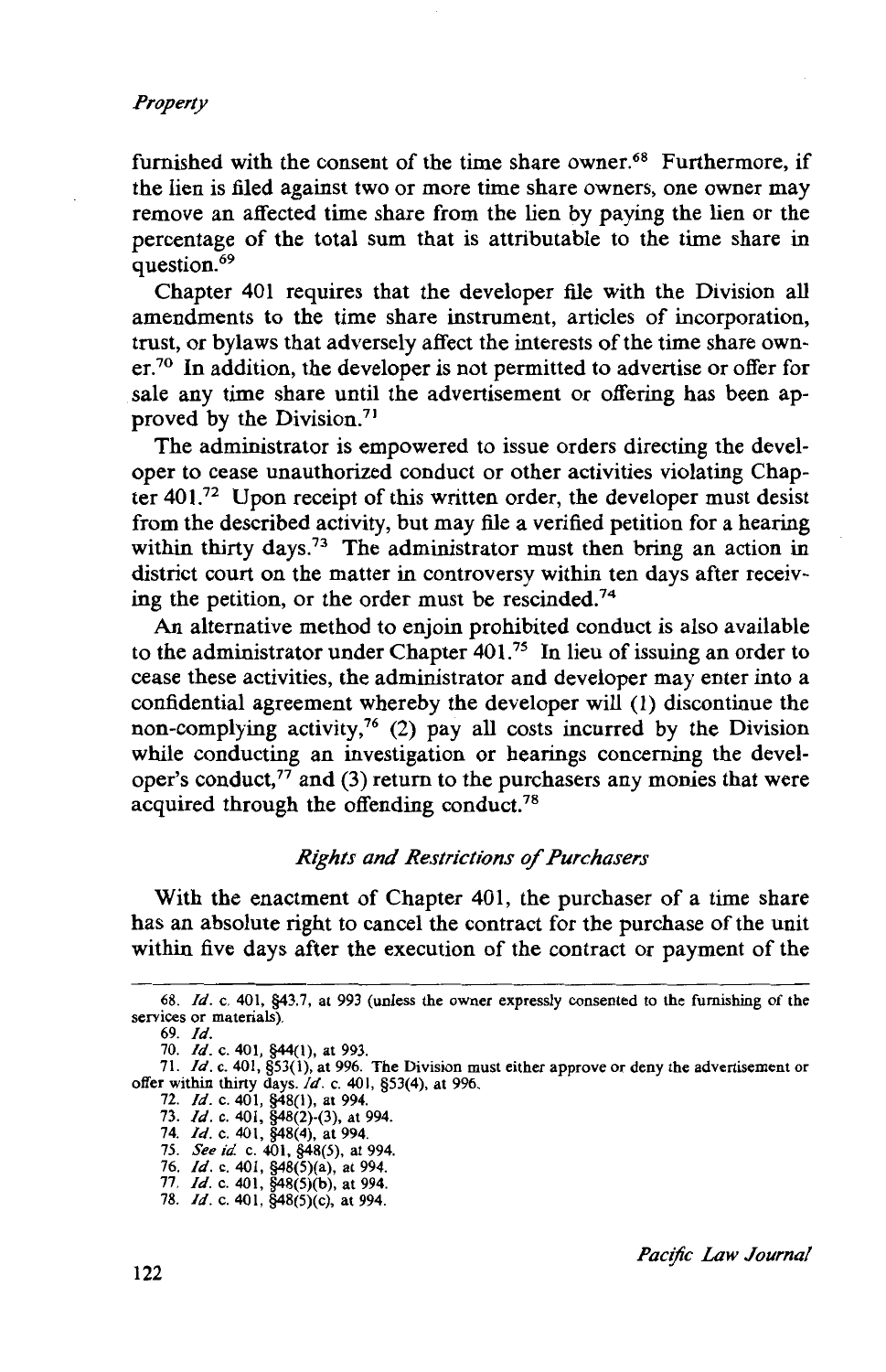purchase price.<sup>79</sup> In addition, each owner of a time share is a member of the association for the time share project.<sup>80</sup> Chapter 401 also provides that if a unit to which a time share owner is entitled is not available, the owner must be compensated by the developer with either the monetary value of the loss, $81$  or with a comparable unit.  $82$ 

Chapter 401 states that an owner does not hold an investment contract, nor may an interest be considered risk capital. $83$  An exception may exist, however, if the income derived from the time share project accrues for the direct benefit of the time share owner rather than the association. 84

Unless provided in the time share instrument, Chapter 401 prohibits owners of time share units from maintaining an action for partition.<sup>85</sup> If, however, two or more persons own a single time share, one owner may bring an action for the judicial sale of the time share.<sup>86</sup> In addition, owners are permitted to use a provision for waiver or subordination of the right of partition, or any other right incidental to a tenancy in common. 87

#### *Rights and Restrictions* of *Time Share Associations*

Chapter 401 requires the association to adopt an annual budget for revenues, expenditures and reserves.<sup>88</sup> The association also must collect assessments from the time share owners to cover project expenses.<sup>89</sup> The Division must approve the initial budget developed by the association.90 If no association exists, the developer is responsible for budget formulation.<sup>91</sup> The developer must pay the assessments for unsold time share units to the association or enter into an alternative agreement that is approved by the Division. $92$ 

91. *Id.* c. 401, §41(2), at 990.

<sup>79.</sup> */d.* c. 401, §25(4) , at 982 (the developer must return all payments made by the purchaser within 15 days after receiving written notice of cancellation); *see id.* c. 401, §25(3), at 982 (written notice must be by personal delivery or sent by certified mail or telegraph); *see id.* c. 401, §25(2), at 982 (any attempt by the developer to obtain a waiver results in a voidable contract). 80. */d.* c. 401, §38, at 989 (the association may be incorporated).

<sup>81.</sup> */d.* c. 401, §40(2), at 990.

<sup>82.</sup> *ld.* c. 401, §40(1), at 990.

<sup>83.</sup> *ld.* c. 401, §42.5, at 991 (not an investment contract or risk capital since the income derived from the time share project reduces the assessment for time share expenses if the income inures directly to the benefit of the association).

<sup>84.</sup> *See id.* 

<sup>85.</sup> */d.* c. 401, §50, at 995.

<sup>86.</sup> *ld.*  87. */d.* 

<sup>88.</sup> /d. c. 401, §41(1), at 990.

<sup>89.</sup> */d.* 

<sup>90.</sup> */d.* 

<sup>92.</sup> *Id.* c. 401, §41(3), at 990. The alternate agreement requires that the developer pay the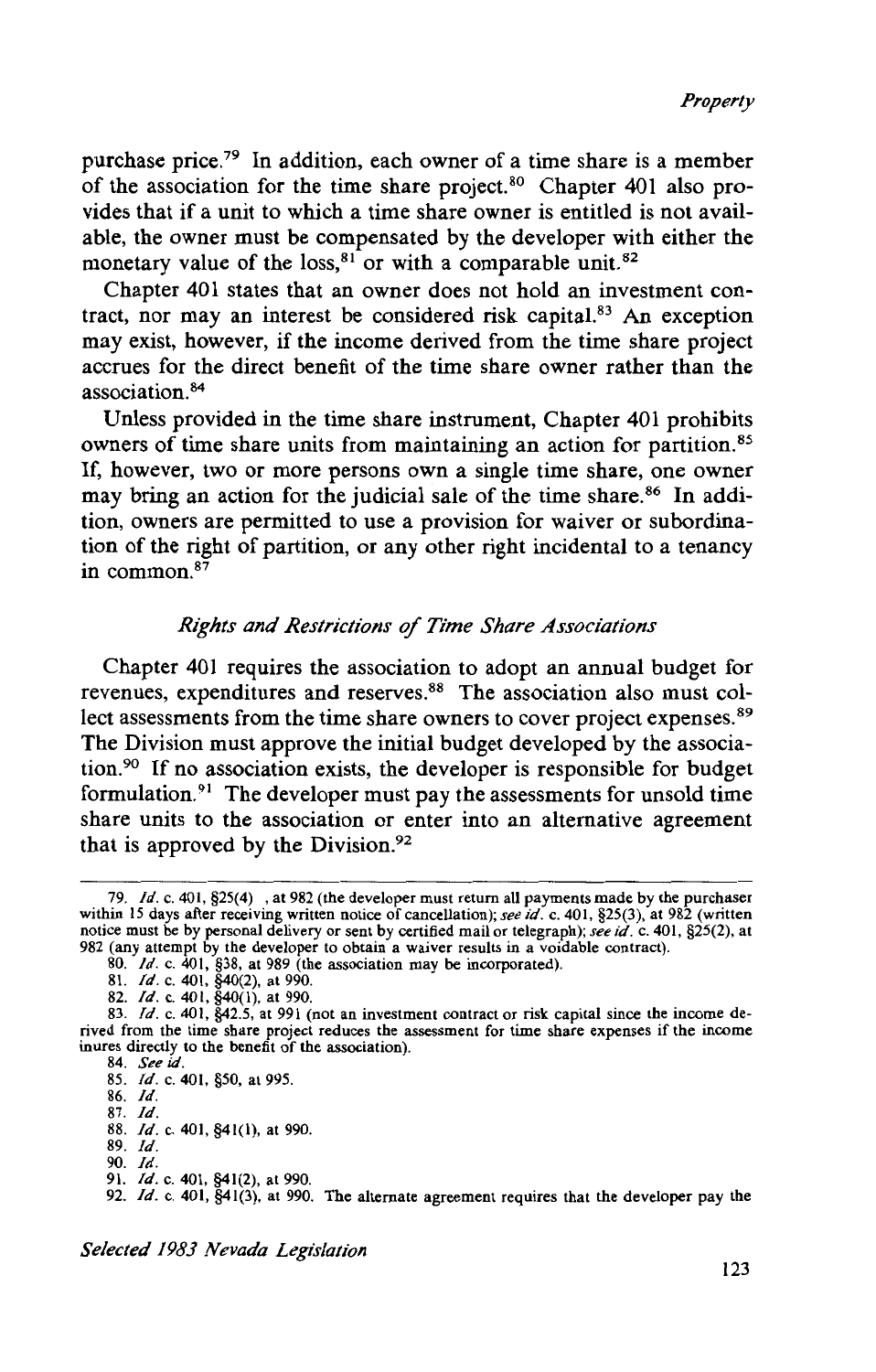With the enactment of Chapter 401, an association must maintain (1) property insurance on the time share project and any personal property available for use by the owners,<sup>93</sup> (2) liability insurance in an amount not less than \$1,000,000 per occurrence,  $94$  (3) insurance to cover the costs of temporary housing for the owners, and (4) insurance to cover other commonly insured against losses.95 Every insurance policy must provide that each time share owner is an insured person under the policy, and that the insurer waives its right to subrogation under the policy against any owner or members of the owner's household.96 Furthermore, a policy must provide that no act or omission by an owner who is not acting under the authority of the association will result in the interests of other owners being voided.<sup>97</sup>

### *Rights and Restrictions* of *the Administrator and Division of Real Estate*

The Division may draft and adopt any regulations deemed necessary to carry out the provisions of Chapter  $401$ .<sup>98</sup> In addition, the Divsion may exempt any sale, transfer, or disposition of a time share from these provisions if the enforcement is not necessary to serve the public interest or to protect purchasers.<sup>99</sup> Within thirty days after receiving an application for a permit to sell time shares, the Division must issue an order notifying the developer of its decision.<sup>100</sup> This order must include notification of all determinations concerning (1) the issuance of a preliminary permit, including a list of all deficiencies that must be corrected as a prerequisite to the issuance of a permit, 101 or (2) the denial of the application and the reasons for that decision. 102 Within fortyfive days after receiving evidence that all deficiencies have been cured by the developer, the Division must either issue a permit or deny the application and explain the reasons for the denial. $103$  If a preliminary permit was issued, the Division must issue a permit to the developer

98. *ld.* c. 401, §13(1), at 978. The division may retain legal counsel, investigators and professional consultants to carry out the provisions. */d.* c. 401, §13(2), at 978.

99. /d. c. 401, §14(2), at 978.

- 100. *Id.* c. 401, §21(1), at 981.
- 101. */d.* c. 401, §2l(l)(a), at 981. 102. *ld.* c. 401, §2l(l)(b), at 981.

103. /d. c. 401, §21(2)(a), at 981.

difference between the actual expenses of the association and the amounts payable as assessments by the owners. */d.* 

<sup>93.</sup> *!d.* c. 401, §42(l)(a), at 990.

<sup>94.</sup> *Id.* c. 401, §42(1)(b), at 990.

<sup>95.</sup> *Id.* c. 401, §42(1)(c), at 990.

<sup>96.</sup> *!d.* c. 401, §§42(2)(a),(b), at 990.

<sup>97.</sup> */d.* c. 401, §42(2)(c), at 990.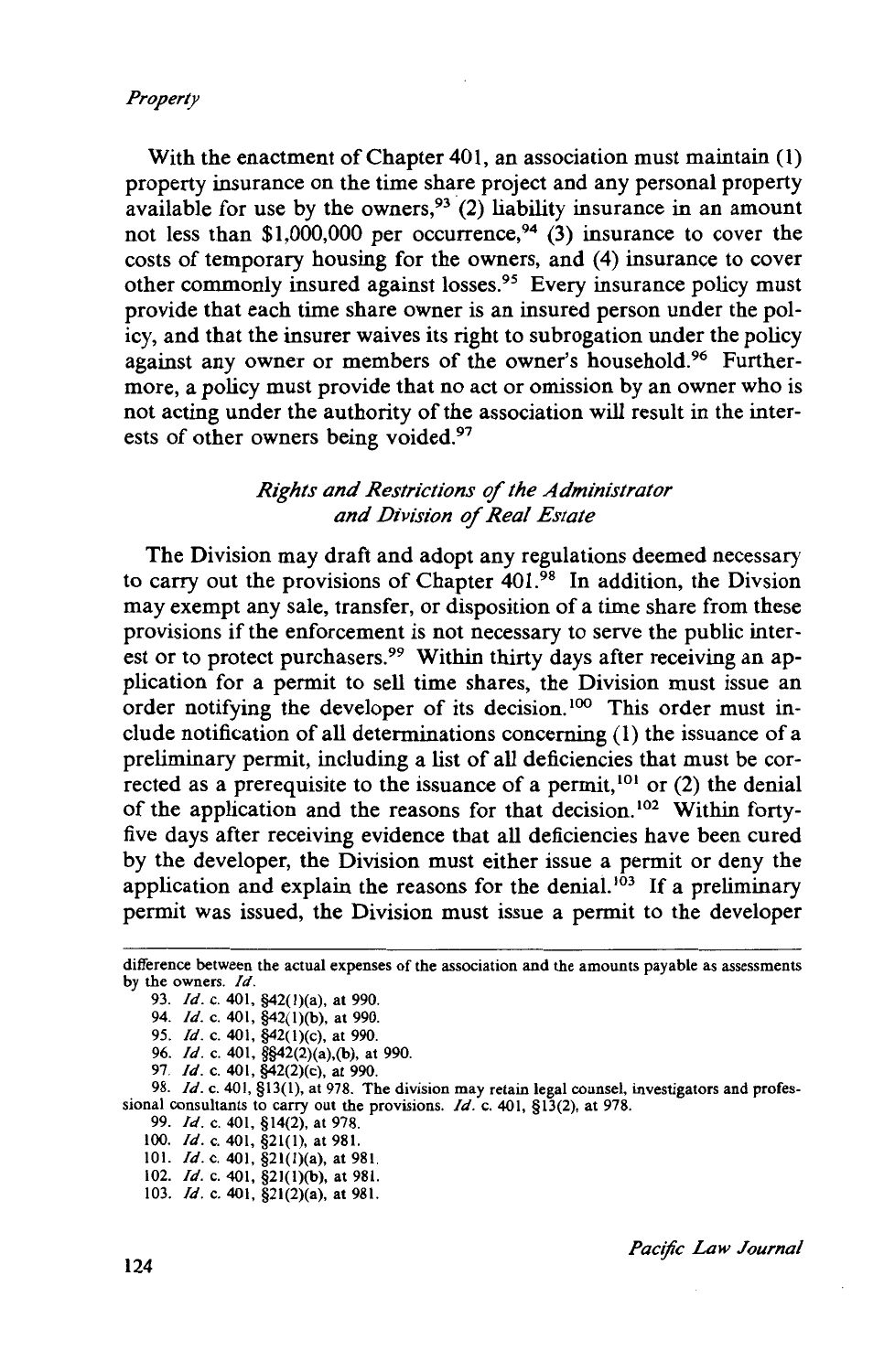within forty-five days.<sup>104</sup>

Under Chapter 401, the developer must submit an application setting forth specified information.<sup>105</sup> The administrator must then issue a permit and public offering statement to sell time shares not otherwise prohibited by the provisions of Chapter  $401$ .<sup>106</sup> In addition, the administrator must register an applicant as a representative  $107$  if that applicant has paid the necessary fees and has a proven reputation for honesty, trustworthiness, and competence.<sup>108</sup>

The administrator may appoint a hearing officer from the staff of the Department of Commerce to act as an agent for conducting any hearing or investigation that is being held pursuant to the provisions of Chapter  $401$ .<sup>109</sup> The administrator or the hearing officer may take testimony or other evidence, administer oaths, certify all official acts, and if cause exists, issue subpoenas for attendance of witnesses and the production of books and papers.<sup>110</sup>

Chapter 401 extends the rights of the Real Estate Commission under existing  $law<sup>111</sup>$  to take action against any project broker who is dilatory in supervising sales agents and representatives employed by the project.<sup>112</sup> In addition, the administrator is permitted to bring an action in district court to enjoin any person from violating Chapter 401.<sup>113</sup> The administrator may also intervene in any action concerning a time share property, project, or unit if in the public interest or if necessary to pro-

- 107. */d.* c. 401, §9, at 978 (definition of representative).
- 108. */d.* c. 401, §34(1)-(3), at 985.
- 109. *Id.* c. 401, §45, at 994.

<sup>104.</sup> */d.* c. 401, §21(2)(b), at 981.

<sup>105.</sup> *See id.* c. 401, §19(1), at 979. The information includes (I) the name and address of the project broker, (2) a preliminary title report for the project and copies of any documents listed as exceptions in the report, (3) a copy of the time share instrument, (4) copies of other documents relating to the project or sale of the time shares, (5) copies of instructions for escrow, deeds, or sales contracts, (6) a copy of any proposed trust agreement establishing a trust for the project, (7) documents indicating current assessments for property taxes on the project, (8) documents indicating compliance with local zoning regulations, (9) documents showing that the present use of the umt is in compliance with the instruments that created the community ownership, (10) copies of any documents that will be given to the purchasers who are interested in participating in an exchange of occupancy program, as well as the documents that indicate that the project has been accepted in that program, (11) a copy of the budget or a projection of the operating expenses of the association, (12) a financial statement of the developer, and (13) any other information that might be required by regulations later adopted by the Division pursuant to its powers under Chapter 401. */d.* c. 401, §19(1)(a)-(m), at 979-80.

<sup>106.</sup> */d.* c. 401, §19, at 979.

<sup>110.</sup> */d.* c. 401, §46(1)-(4), al994. The district court is empowered to compel the attendance of witnesses, the giving of testimony and the production of books and papers as requested by any subpoena issued by the administrator. Failure of the witness to obey such an order may result in the individual being held in contempt of court. */d.* c. 401, §49(1)-(3), at 995.

Ill. *See* NEV. REV. STAT. §645.030.

<sup>112. 1983</sup> Nev. Stat. c. 401, §44.7, at 994.

<sup>113.</sup> */d.* c. 401, §47(1), at 994.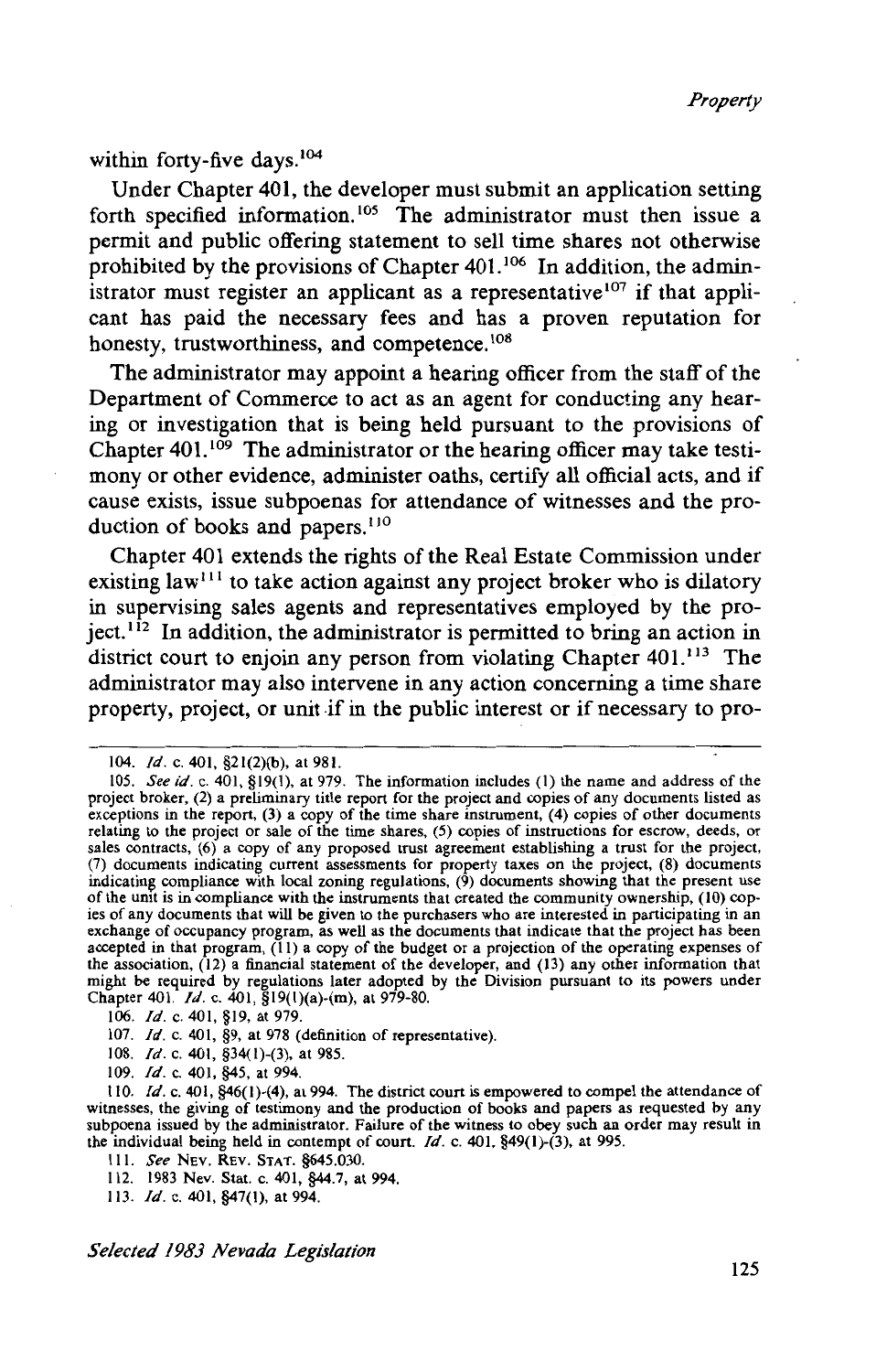tect purchasers.<sup>114</sup>

### *Rights and Restrictions* of *Project Brokers, Sales Agents and Representatives*

Chapter 401 permits a sales agent to work for only one project broker at a time.<sup>115</sup> If a sales agent changes employment to another project, the project broker must notify the association of the change within ten days. 116 In the event of a change in association, the project broker is required to submit the agent's license to the Division.<sup>117</sup> The agent then must apply to the Division for reissuance of the license for the remainder of its term.<sup>118</sup> Sales agents are restricted to working at those projects where the supervising project broker will certify to the agent's honesty, trustworthiness, and competence.<sup>119</sup>

In accordance with the provisions of Chapter 401, time share representatives are not permitted to make any representations relating to the value or merits of a project, nor may those representatives take part in negotiations. 120 The representative's sole responsibility is to induce and solicit prospective customers to attend promotional meetings for the sale of time shares and to distribute information that has been previously approved by the Division. 121 Both representatives and sales agents must comply with the standards set forth in existing statutes regulating the conduct and licensing of real estate brokers and sales agents. <sup>122</sup>

Under the provisions of Chapter 401, the administrator of the Division is permitted to suspend, revoke, and reissue a sales agent's license if the issuance was based upon a fraudulent application or other misrepresentation.<sup>123</sup> The same penalties apply if the sales agent is found guilty of (1) making a material misrepresentation,  $124$  (2) making a false promise that is likely to influence the promisee,  $125$  (3) engaging in any oppressive or misleading tactics,  $126(4)$  accepting compensation for acts governed by Chapter 401 from anyone other than the licensed project

<sup>114.</sup> *Id.* c. 401, §47(2), at 994. 115. *Id.* c. 401, §33, at 985. 116. *Id.* c. 401, §33.5(1), at 985. 117. *Id.* c. 401, §33.5(2), at 985. 118. *Id.* c. 401, §33.5(3), at 985. 119. *Id.* c. 401, §33.5(4), at 985. 120. *ld.* c. 401, §34.5, at 985. 121. *ld.*  122. *ld. See* NEV. REV. STAT. §§645.230-.770. 123. 1983 Nev. Stat. c. 401, §44.3(1), at 993. 124. *Id.* c. 401, §44.3(1)(a), at 993. 125. *ld.* c. 401, §44.3(1)(b), at 993. 126. *Id.* c. 401, §44.3(1)(c), at 993.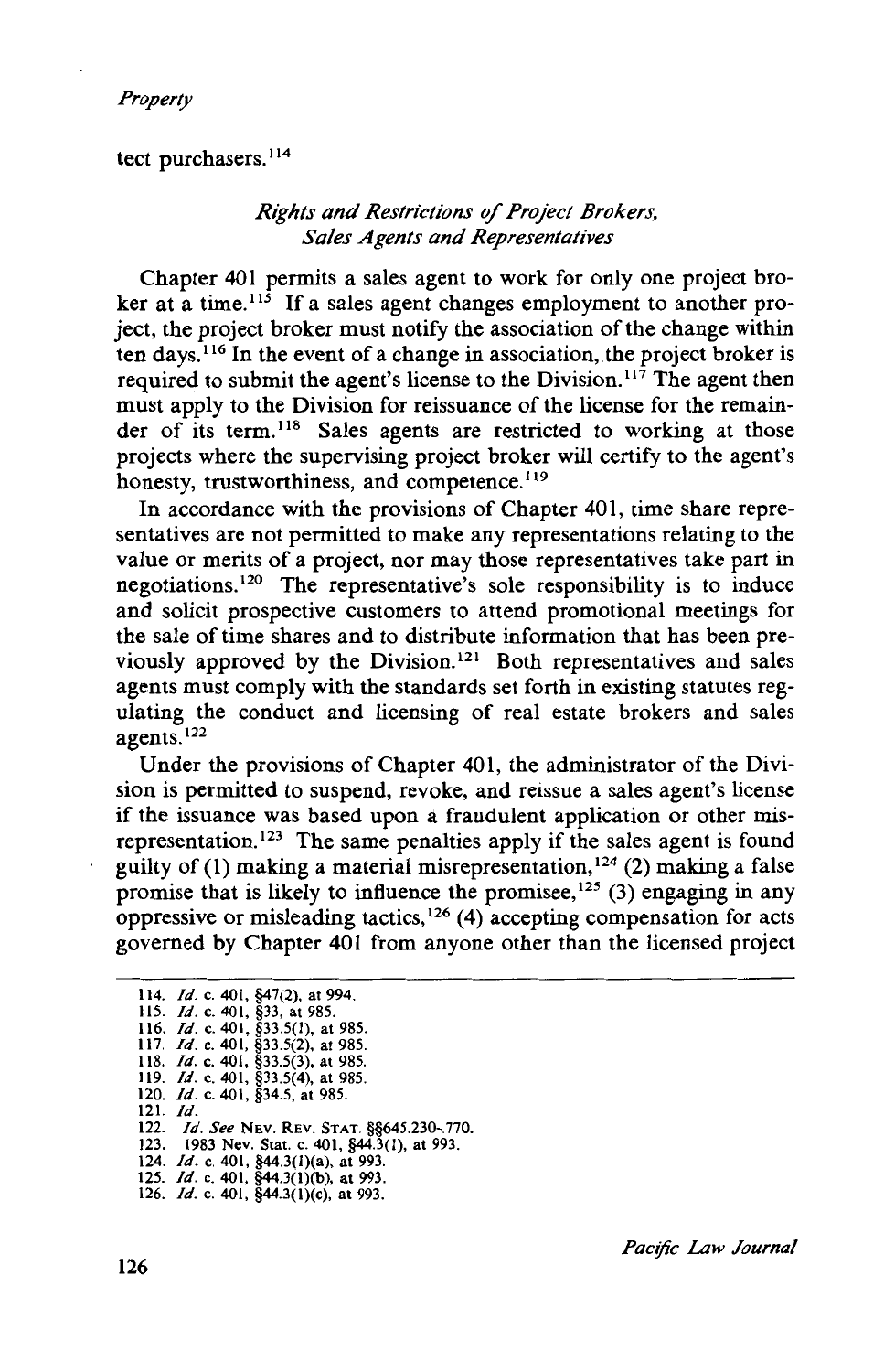broker or developer with whom the agent is working,  $127$  or (5) failing to remit to the project broker, within a reasonable time, any money received that belongs to others. <sup>128</sup>

Under Chapter 401, it is unlawful for anyone to use false or misleading information in advertising the sale of time shares.<sup>129</sup> Furthermore, it is a misdemeanor to (1) act as a project broker or sales agent without being licensed either under the provisions of this act or existing law, <sup>130</sup> (2) act as a representative without being registered by the Division,  $131$ (3) intentionally submit materially false or misleading information in applying for a permit to sell time shares,  $132$  or (4) intentionally fail to submit an annual report on a program for the exchange of occupancy rights among the time share owners.<sup>133</sup> Chapter 401 also sets forth an extensive list of requirements that apply to developers and companies offering exchange of occupancy rights. 134

#### *Additional Rights and Restrictions*

Any time share or time share project subject to the provisions of Chapter 401 also may be subject to local government licensing regulations only for revenue purposes. 135 Developers of a time share project in existence prior to the enactment of Chapter 401 may continue to sell the time shares in that project after applying for a permit, until notification of the denial of the permit by the Division.<sup>136</sup> To be affected by

occupancy rights among time share owners from existing law regulating securities). 134. *See id.* c. 401, §37(1),(4), at 986. These requirements include (I) the name and address of the company offering the program, (2) a statement that the purchaser's contract with the company is separate and distinct from the contract to purchase the time share, unless the company and developer are affiliates, (3) a statement explaining whether or riot membership in the program is voluntary or mandatory, (4) all limitations, restrictions and priorities of the program, (5) a statement indicating whether the exchanges are made on the basis of available space and whether there are any guarantees of fulfilling specific requests for an exchange, (6) outline of charges made by the company for their services and the circumstances under which such fees may be charged to the owner, (7) an annual report completed by July I of the following year that must be independently certified by an accounting firm or certified public accountant, and the report must include a listing of the number of owners involved in the program, the number of time shares included in the program catagorized by those units that are the subject of contracts with the developer and those that are the subject of contracts directly with the individual owners, and the percentage of confirmed exchanges (presented in a ratio of confirmed exchanges by the number of exchanges properly applied for). All this information must be provided for the prospective purchaser before executing any contract to purchase the time share. */d. See also id.* c. 401, §§37.3, 37.5, 37.7, at 988- 989 (regulating companies which offer time share exchange programs). 135. */d.* c. 401, §54, at 996.

136. *Id.* c. 401, §57(1), at 997.

<sup>127.</sup> */d.* c. 401, §44.3(l)(d), at 993.

<sup>128.</sup> */d.* c. 401, §44.3(l)(e), at 993.

<sup>129.</sup> */d.* c. 401, §52(1), at 996. 130. *Id.* c. 401, §51(2)(a), at 995.

<sup>131.</sup> */d.* c. 401, §51(2)(b), at 995. 132. */d.* c. 401, §51(1), at 995.

<sup>133.</sup> *Id.* c. 401,  $\S55(1)$ , at 996. *Id.* c. 401,  $\S55(2)$ , at 996 (exempts programs for the exchange of